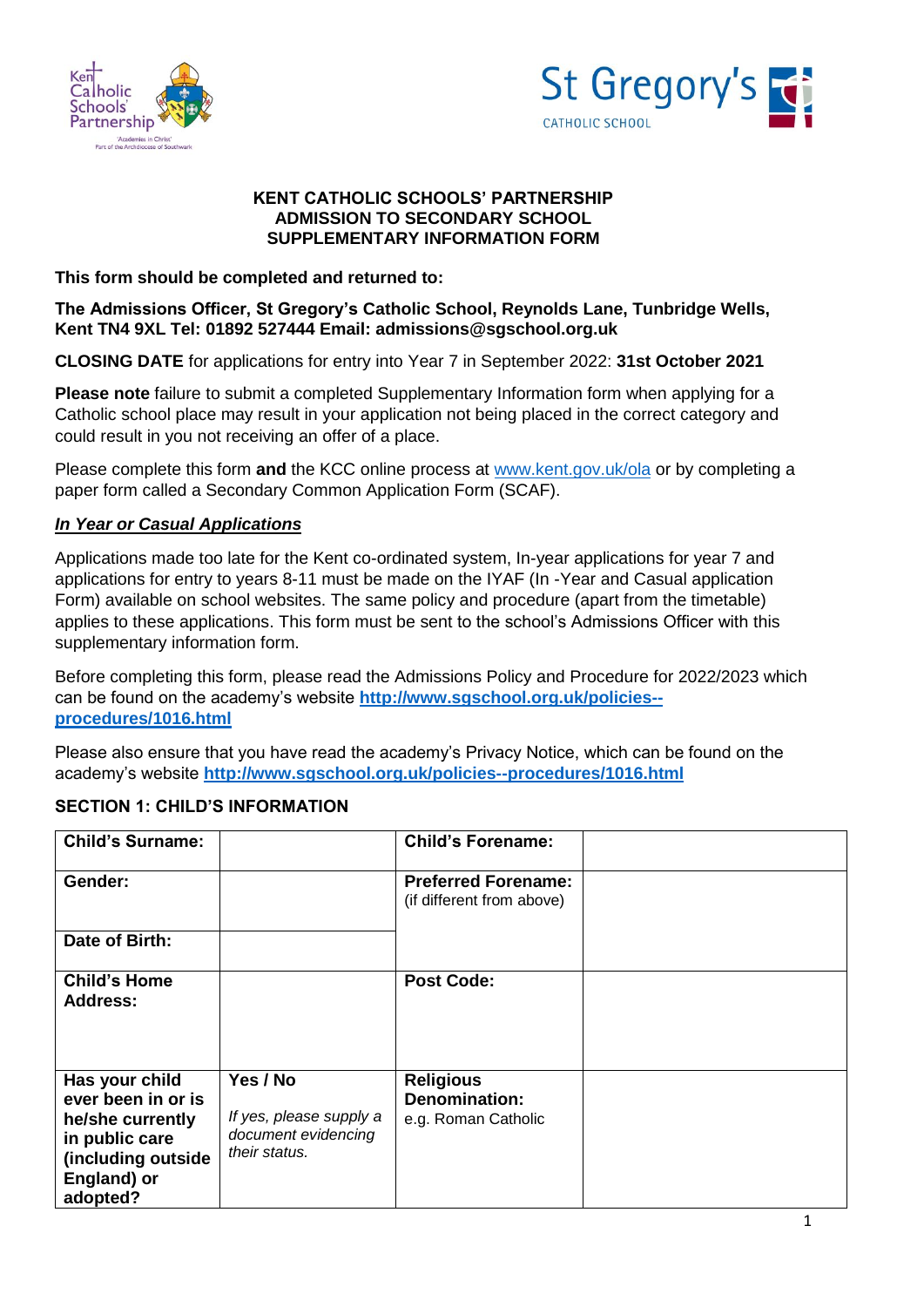



### **SECTION 2: PARENT/CARER INFORMATION (please print clearly)**

|                                                        | <b>Parent/Carer 1</b> | <b>Parent/Carer 2</b> |
|--------------------------------------------------------|-----------------------|-----------------------|
| Title:                                                 |                       |                       |
| <b>Full Name:</b>                                      |                       |                       |
| <b>Relationship to Child:</b>                          |                       |                       |
| <b>Telephone No.:</b>                                  |                       |                       |
| <b>Mobile No.:</b>                                     |                       |                       |
| <b>Email Address (Please print</b><br>clearly):        |                       |                       |
| <b>Address</b> (if different from<br>child's address): |                       |                       |
| <b>Post Code:</b>                                      |                       |                       |

#### **SECTION 3: FURTHER INFORMATION**

#### **Is your child a baptised Catholic? Yes** ☐ **No** ☐

If yes, please detail the date and place of the baptism:

*You must enclose a copy of your child's baptism certificate with this form. Photocopies are acceptable but will be retained by the academy.* 

*To obtain a copy of your child's baptism certificate, please contact the parish priest of the Catholic Church where your child was baptised or received into the church. If you cannot obtain a copy of your child's baptism certificate please contact the Admissions Officer for advice: Mrs Suzanne Burgess, [admissions@sgschool.org.uk](mailto:admissions@sgschool.org.uk)*

# **Catechumens**

If your child is not yet baptised but is enrolled in a programme and has a date for their baptism confirmed, please state the date here:

*You must also obtain a letter from the parish priest confirming this information and your child's baptism date.*

| Will your child have a sibling on roll at the academy at the time of admission? Yes $\square$ No $\square$ |  |
|------------------------------------------------------------------------------------------------------------|--|
| If yes, please give name, current year group and tutor group:                                              |  |

Name: \_\_\_\_\_\_\_\_\_\_\_\_\_\_\_\_\_\_\_\_\_\_\_\_\_\_\_\_\_\_\_\_\_\_\_\_\_\_\_\_\_Year Group:\_\_\_\_\_\_\_\_\_ Tutor Group: \_\_\_\_\_\_\_\_\_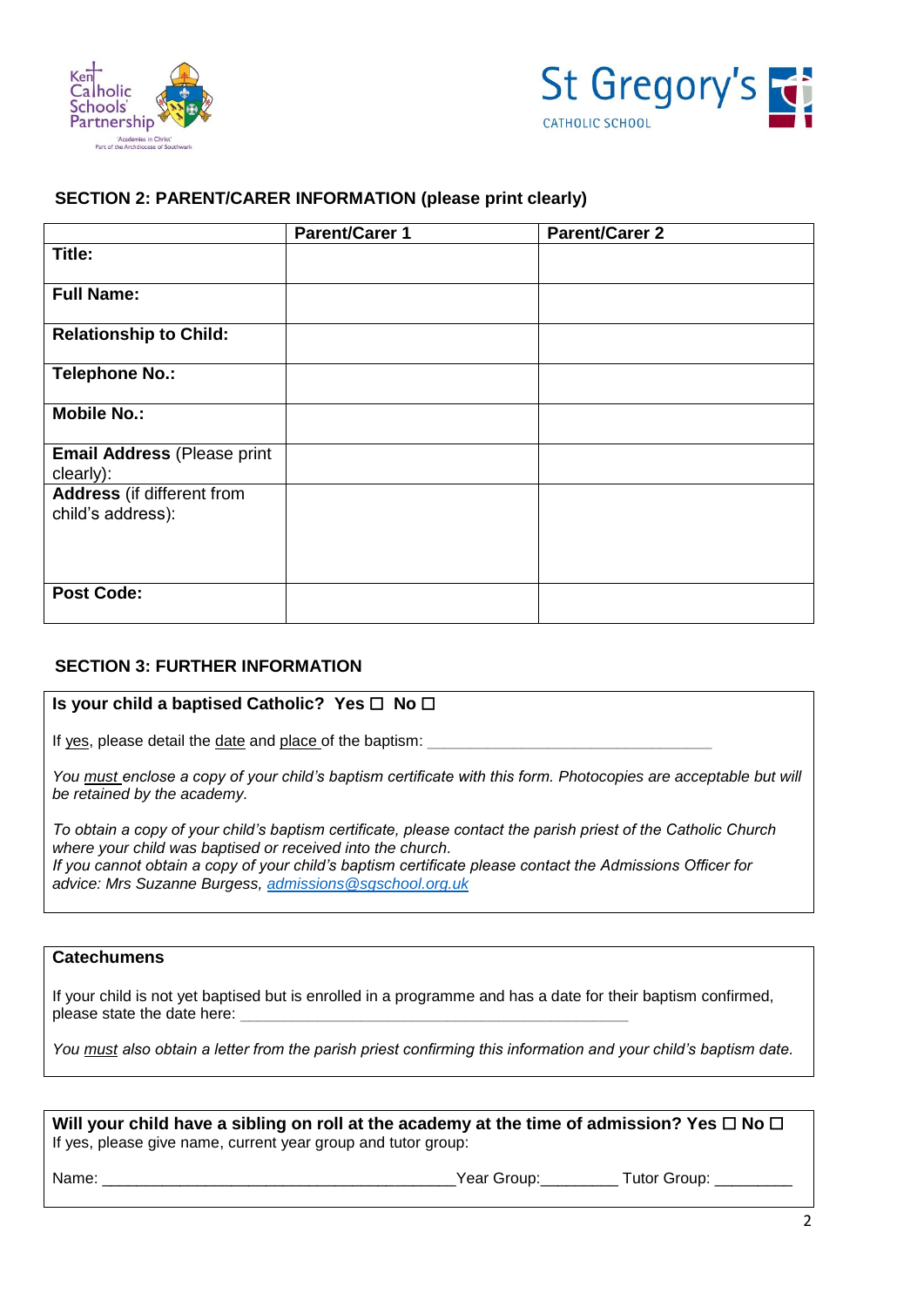



# **SECTION 3 (CONTINUED):**

**Are you a current member of staff and been employed at the academy for the last two years?**  Yes □ No □

If yes, please confirm your full name and employment start date:

#### **If you are not a Catholic family**

Are you a member of another Christian denomination (please see note 6 of policy for the definition)? Yes □ No □

\_\_\_\_\_\_\_\_\_\_\_\_\_\_\_\_\_\_\_\_\_\_\_\_\_\_\_\_\_\_\_\_\_\_\_\_\_\_\_\_\_\_\_\_\_\_\_\_\_\_\_\_\_\_\_\_\_\_\_\_\_\_\_\_\_\_\_\_\_\_\_\_\_\_\_\_\_\_

Are you a member of another Faith (see note 7 of the policy)? Yes □ No □

#### *Please ensure that you include a copy of the child's baptism certificate or proof of dedication (if applicable) with this form*

Has your child and at least one parent/carer been a committed member of another Christian denomination or another faith for at least three years? Yes □ No □

*If you have ticked yes, please ask your minister or other senior figure in your faith community to complete the "Reference for Faith Membership" form on page 5.*

#### **SECTION 4: PRIMARY SCHOOL INFORMATION**

Please tick if your child attends one of the following primary schools:

St Augustine's Catholic Primary School □

- St Margaret Clitherow Catholic Primary School □
- St Thomas' Catholic Primary School □
- St Mary's Catholic Primary School □

# **YOU MUST COMPLETE THIS SECTION**

I confirm that the information I have provided on this form is accurate and truthful:

| Signed: | (Parent/Carer) |
|---------|----------------|
|---------|----------------|

Full name of Parent/Carer (please print)

Date:\_\_\_\_\_\_\_\_\_\_\_\_\_\_\_\_\_\_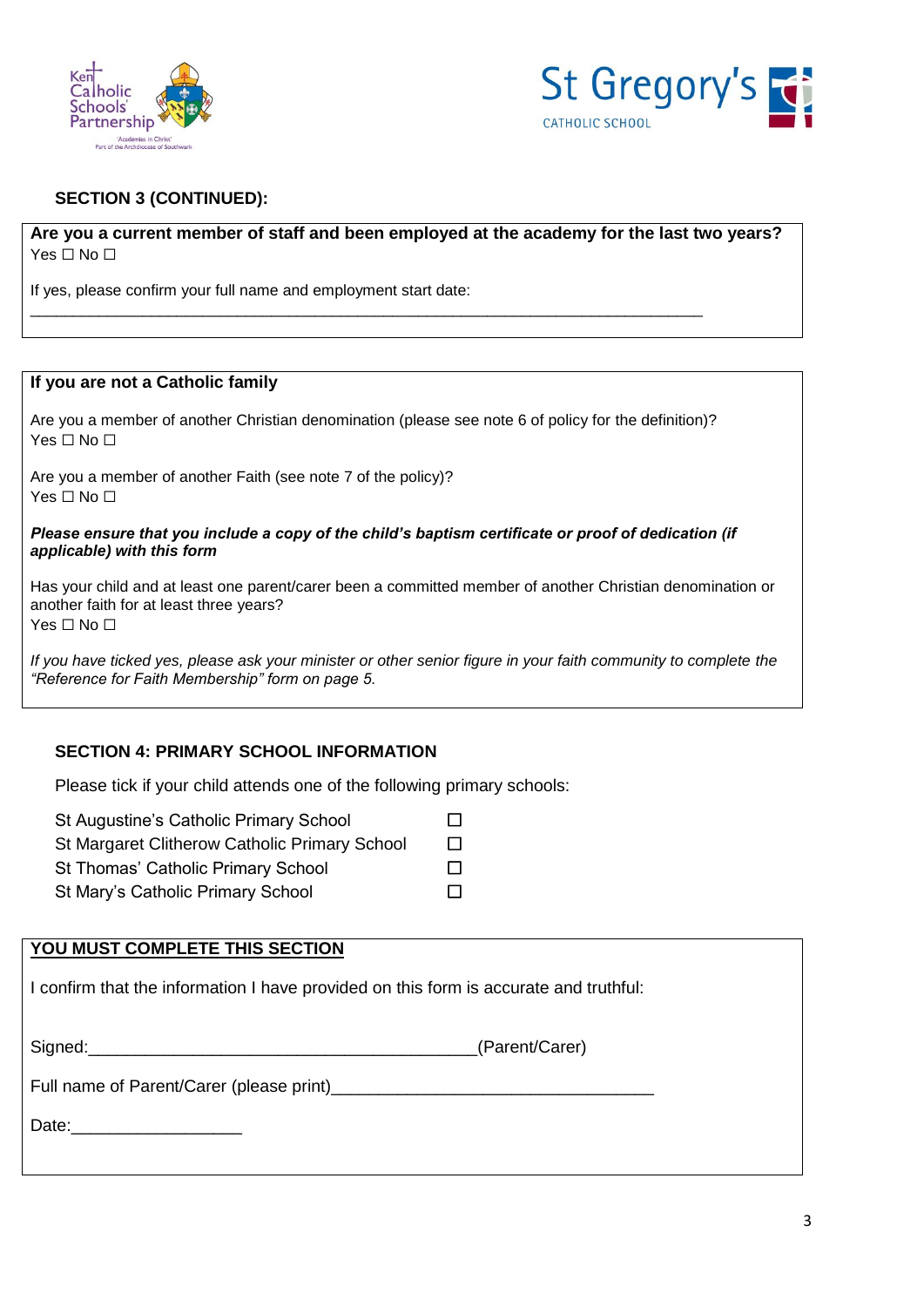



- **Please return this Supplementary Information Form in full to the Admissions Officer at St Gregory's Catholic School (not Kent County Council)**
- **For Year 7 entry in 2022 please return no later than 31st October 2021 in order that we may rank your application.**
- **Remember to send a copy of your child's baptismal certificate and/or evidence of Public Care/adoption status and/or faith leader's reference (see last page),** *if applicable,*  **to the Admissions Officer at St Gregory's Catholic School along with this completed form.**
- You must also complete the Kent County Council (or Sussex Council if applicable) Secondary Common Application Form (SCAF) and **either return that to your child's primary school or make an electronic application at: [www.kent.gov.uk/ola by 31st October 2021.](http://www.kent.gov.uk/ola%20by%2031st%20October%202021)**
- *In Year or Casual Applications*

Applications made too late for the Kent co-ordinated system, In-year applications for year 7 and applications for entry to years 8-11 must be made on the IYAF (In -Year and Casual application Form) available on school websites. The same policy and procedure (apart from the timetable) applies to these applications. This form must be sent to the school's Admissions Officer with this supplementary information form. Please note that if you are not offered a place and submit an appeal, a copy of this form will be submitted to the Appeal Panel.

#### **Thank you for completing this**

### **For office use only:**

Date Supplementary Form received by Admissions Officer:

Copy of Baptismal Certificate received: Yes  $\Box$  No  $\Box$ 

Documentary evidence of LAC status: Yes  $\Box$  No  $\Box$ 

Reference for Faith Membership:  $Yes \Box No \Box$ 

| St Gregory's Catholic School uses a computerised administration system and is registered under the Data Protection        |
|---------------------------------------------------------------------------------------------------------------------------|
| Act. Access to information is strictly limited and protected. For further information, please read the Privacy Notices at |
| http://www.sgschool.org.uk/policies--procedures/1016.html                                                                 |